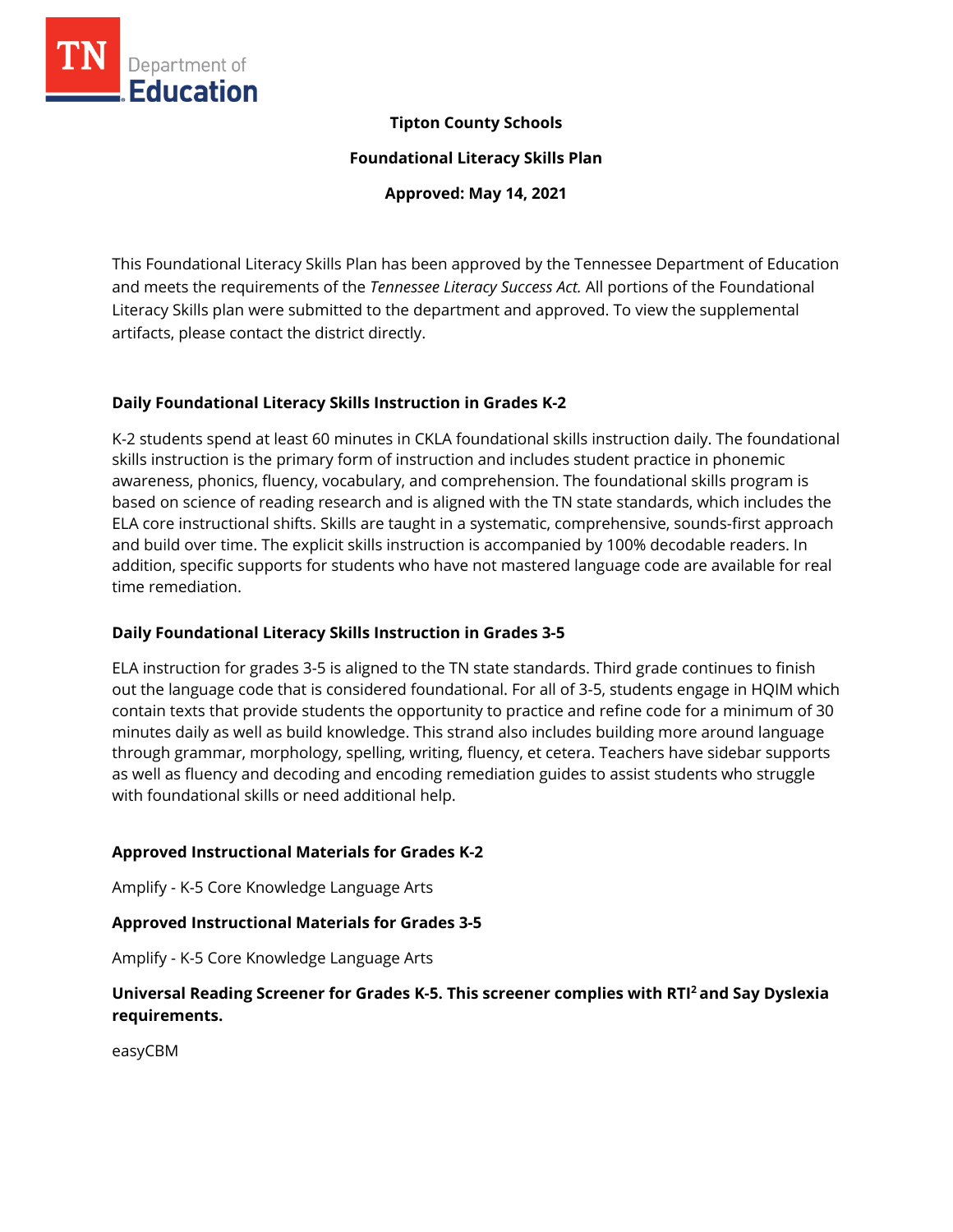Department of **Education** 

#### **Intervention Structure and Supports**

Students at-risk for or identified with a significant reading deficiency receive instruction and support through a multi-tiered system of support (MTSS). These supports include grade appropriate, differentiated Tier I support to avoid widening of the instructional gap. Additionally, students receive targeted, basic skill level support at the Tier II and III levels to close instructional gaps that interfere with meeting grade-level standards-based instructional benchmarks. Specifically, the interventions at the Tier II and Tier III levels target reading skills that allow students to become successful with their accuracy and rate of reading, as these skills that help to define reading fluency are foundational to being successful in reading comprehension. Students who present with deficiencies in comprehension receive support through targeted instruction that meets the language acquisition domain of reading comprehension with continued efforts remaining steadfast on accuracy and rate while incorporating the final piece to fluency, prosody.

The district supports students and the MTSS with School-wide Instructional Facilitators (SWIFs) who work closely with teachers and interventionists to determine instructional gaps, diagnose reading deficiencies, prepare individual instructional plans, and monitor progress. The chosen researchbased intervention programs and strategies for instruction are matched to student deficits based on survey-level assessments used to diagnose individual needs. The SWIFs meet with building teams to discuss student progress at scheduled recurring 4-5 week intervals. Additionally, the district supports these students by employing a District-wide Instructional Facilitator who provides training, direction, and support to building-level facilitators.

Moreover, district supports (committees, personnel, and funding) aid in meeting the needs of students with and at-risk for reading deficiencies. Committees meet to determine timelines for screening, to perform and discuss instructional observations at all tiers of support, and to make decisions regarding training of personnel to close gaps. Funding to operate a MTSS spans from securing personnel to providing materials. In addition to securing personnel, district funding allows all reading teachers and other personnel to attend LETRS (Language Essentials for Teachers of Reading and Spelling) Training. Materials, including programs of instruction, program materials, training for utilizing programs, and embedded support from district facilitators and supervisors to implement interventions with fidelity, are provided as well. Additional funding allows building-level facilitators to participate in professional conferences and professional reading opportunities. This knowledge ensures that current best practices are utilized.

Aligning student performance with diagnostic assessments while providing targeted instruction in the progression of reading from phonology to written language is the goal of each school. The procedure to identify students and provide instruction is aligned to Tennessee's RTI2 framework and dictates the skills-based intervention groups that are needed. K-2 groups target phonology and basic phonics instruction at both Tier II and III, while grades 3-5 target advanced phonology and advanced phonics. Materials aligned to the science of reading research include but are not limited to easyCBM Benchmark and Progress Monitoring System and S.P.I.R.E. Reading Intervention for Tier III instruction. Language-based, multi-sensory, direct, and explicit programs of reading intervention are secured to provide the current best practices needed to close student reading deficiencies.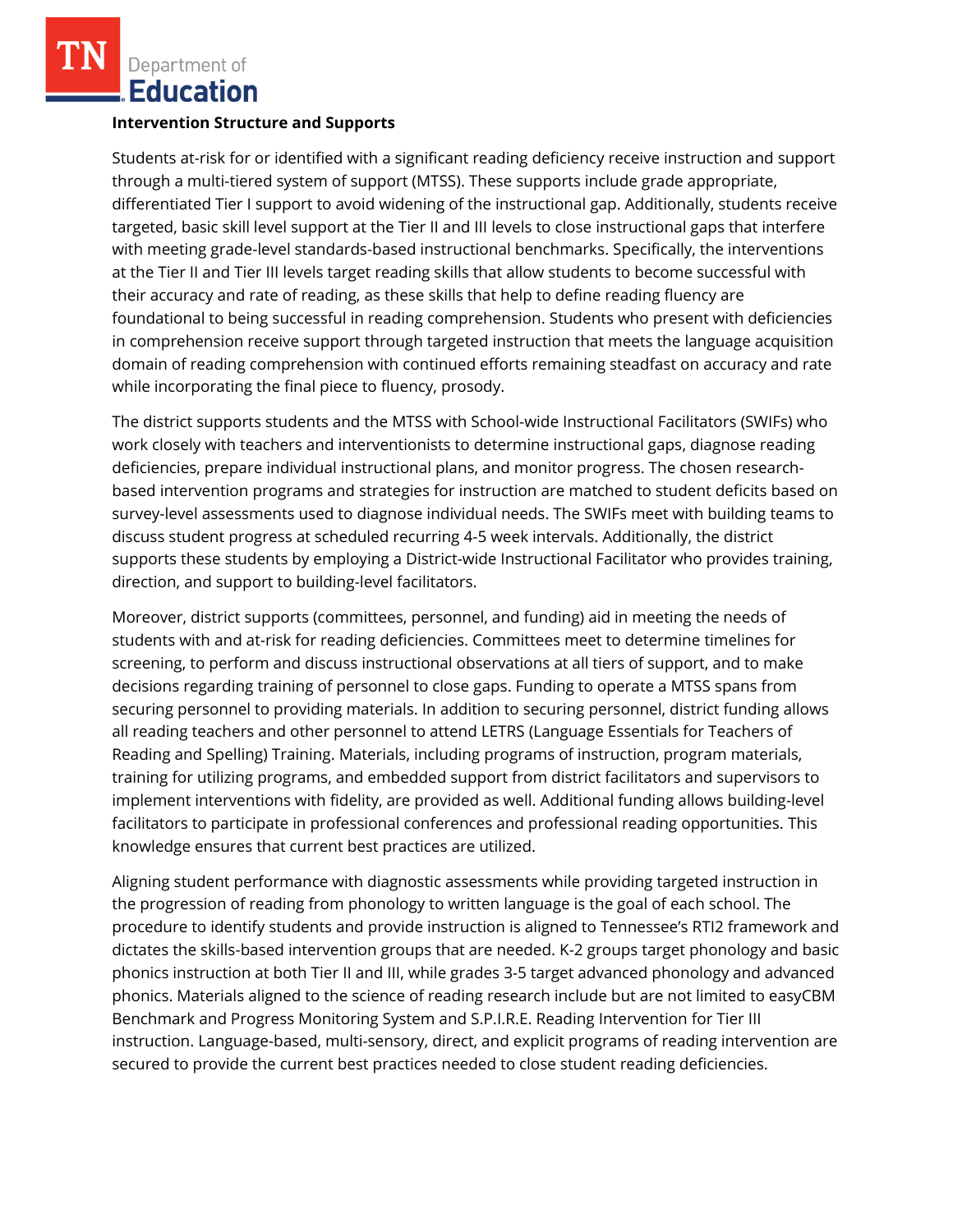

#### **Parent Notification Plan/Home Literacy Reports**

Reading deficiencies are determined through universal screenings to identify students who could be at-risk. Screening dates are communicated on websites, newsletters, social media, and our automated call-out system. Additionally, the district website includes the purpose, sitting time, and timeline for communicating results to parents. Reporting progress to parents happens systematically and frequently. The process follows a cyclical timeline: universal screening results; intervention placement; student intervention plan; progress monitoring data; revision to student intervention plan; progress monitoring data, et cetera. Specifically, parents receive notification of significant reading deficiencies with a letter that outlines characteristics of dyslexia as they apply to individual students. In this letter, the characteristic of dyslexia being targeted is indicated. An addendum to the letter is also given to parents communicating the definition of the characteristic of dyslexia, relaying its importance in learning to read, and sharing with parents the subtest that assesses the characteristic of dyslexia. The parents are told what research-based intervention their student will receive and the amount of time each day the student will receive services. Following the recurring data meetings (every 4-5 weeks), parents receive updates as measured through our progress monitoring instrument. The progress reports contain current data and updated intervention plans, as appropriate. As students change levels of support, parents are notified using tier-specific letters communicating their new placement, an explanation for the decision, and supporting data. Parent letters are written in parent-friendly language to provide clearer understanding. Instructional facilitators, working closely with teachers, manage the data and work as a liaison between home and school. They also plan, organize, and deliver parent training to support reading interventions at home. Schools host a literacy night which showcases home activities and shares the importance of reading 20 minutes/day. Early intervention is paramount in closing gaps; therefore, communicating with parents during kindergarten orientation concerning the third-grade reading benchmark is planned. Adjusting both the Title 1 Annual Meeting and the literacy night's agenda to include the third-grade reading benchmark will serve as an additional way to communicate the third-grade reading expectation. Examples of no-cost reading activities (phoneme segmentation using household items like cereal, for example, other phonological awareness activities such as manipulating sounds and words, rhyming word tic-tac-toe, et cetera), strategies for helping your child at home, and parent literacy engagement opportunities will also be shared. To ensure that this information is ready and available, the family involvement coordinator, district instructional facilitator, and building instructional facilitators will coordinate efforts to compile a comprehensive array of ways families and schools can partner to meet the expected third grade benchmark. Schools will share the third-grade reading expectations and home-based strategies to help meet these expectations at other school events. Home literacy reports sharing third-grade reading expectations, at-home strategies and activities to support literacy, and interventions detailing the reading deficit targeted will be distributed to families via fliers and shared on webpages in addition to the in-person opportunities.